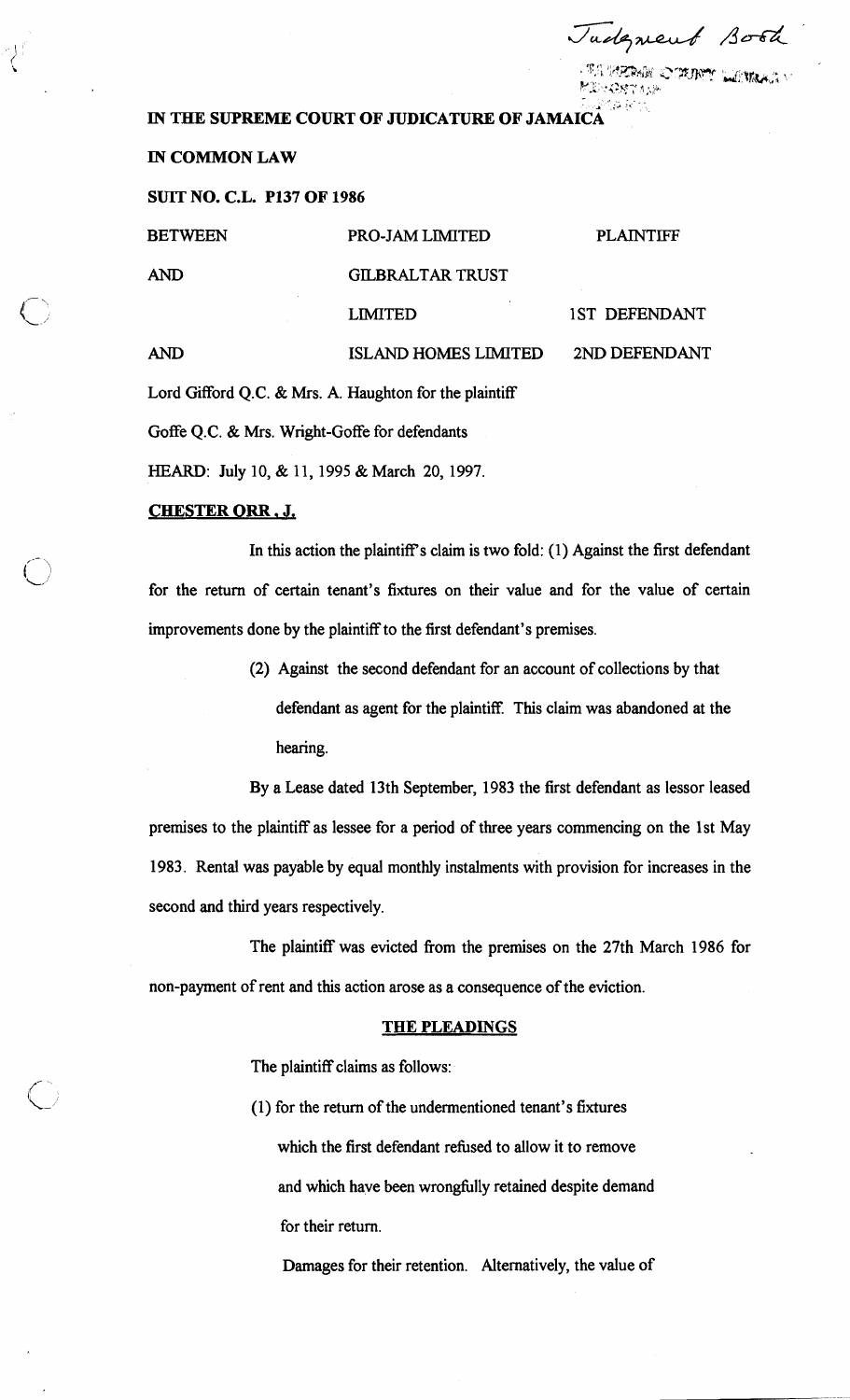The fixtures are:-

" (a) 10 air conditioning units.

(b) carpeting in office and adjoining areas.

(c) Burglar alarm system.

- (d) Rods of drapery.
- (e) Mirror in bathrooms.
- (f) Company directory sign.
- (g) Other items."

(2) For the value of the undermentioned immovable leasehold improvements carried out by the plaintiff to the first defendant's premises with the first defendant's permission or in the alternative to the knowledge of and without objection or hindrance from the first defendant.

### The improvements are:-

- "(a) installation of 220 voltage wiring
- (b) installation of panel breakers
- (c) installation of control circuit breakers
- (d) installation of lighting fixtures
- (e) partitioning of officers and seminar rooms
- (f ) construction of external patio used for cafeteria."

The Defence denied that it had refused to allow the plaintiff to remove the tenant's fixtures. Because of the nature of the fixtures they could not be removed easily by the plaintiff without damaging the first defendant's property.

Further or in the alternative by virtue of the Lessee's covenants contained in clause  $2(14)$  of the Instrument of Lease, the plaintiff was not entitled to remove from the leased premises, any hrniture, goods, chattels belonging to the plaintiff unless all liabilities to the first defendant were hlly satisfied. Prior to the date of eviction the first defendant had no knowledge of the nature or type of work done by the plaintiff as improvements. The work was done for its own convenience and the plaintiff is not entitled to compensation therefor.

In the Counter Claim the first defendant claimed for damage done to some of its carpets by the plaintiff when it was vacating the premises and for damage by fire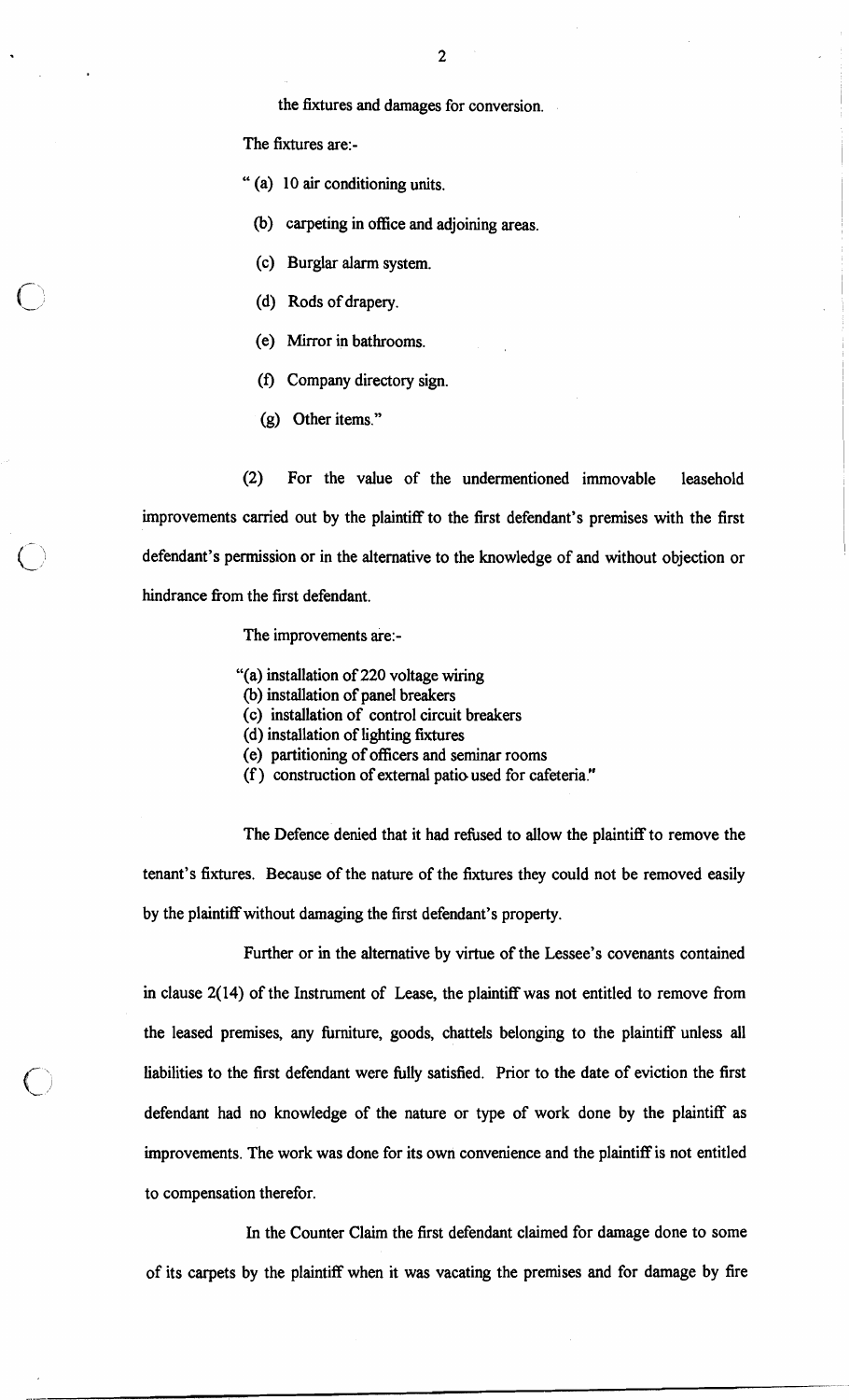which was discovered after the lease was terminated and for which the plaintiff was responsible to make good under Clause 2(21) of the Lease but failed to do so. There was also a claim for overpayment of the plaintiff's utility charges.

#### **PLAINTIFF'S CASE**

The plaintiff provided business and Management services in accordance with the permitted use under the Lease for Business and Commercial Offices. It sought and obtained permission to operate a cafeteria on the premises subject to certain conditions contained in letter dated June 27, 1983 as follows:

> "Projam Limited 7 Surbiton Road Kingston 10

Dear Sirs:

This is to confirm that we offer no objections to your Company operating a cafeteria at 7 Surbiton Road, to service the clientele of your organisation.

However, we wish to make it clear that no signs of any form advertising the restaurant should be erected on the premises, it is not zoned for this purpose.

Yours truly,

L.C. Lake-Sherwood (Mrs.) Managing Director."

Pursuant to the grant of permission the plaintiff erected a patio and advertised the cafeteria in a Brochure Exhibit 3 which advertised the business generally. Under the heading List of Associated Companies appears "Catering Services - (The Garden Cafe and Supper Club).

Mr. Thomas, a Director of the plaintiff company stated that the cafeteria was open to business related persons who paid at the cafeteria. Persons who were not business related if known so to be would be asked to leave but no enquiries were made before such persons were served.

By March 1986 the plaintiff had installed the following items:

10 air conditioning window units.

Carpeting in the entire functional areas of the office.

Burglar alarm system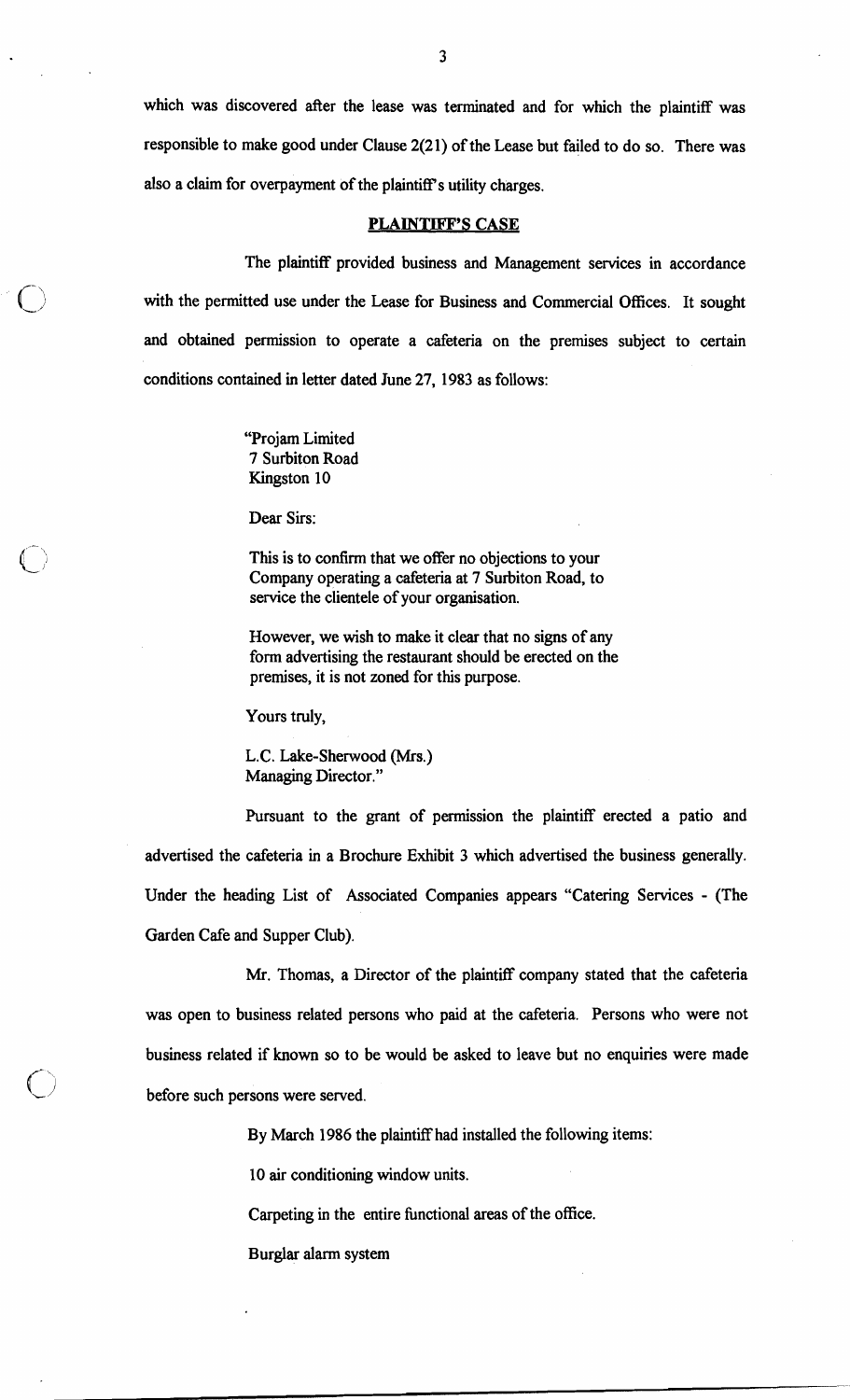Rods and drapery

**Partitions** 

Mirrors in bathrooms

2 Company Directory signs, one in concrete and one wooden.

In addition it up-graded the electrical system to 220 voltage and installed

lighting fixtures. A Firm, Integrated Quantity Surveyors was employed to value the work

done to the premises. Mr. Blankson presented the Report Exhibit 4.

There was correspondence with regard to the improvements as follows:-

"September 26, 1985.

Mrs. L. Sherwood Managing Director Island Homes Limited 20 Hope Road Kingston 10

Dear Mrs. Sherwood:

Pro-Jam Limited has done extensive lease hold improvements including the construction of a building utilized as a cafeteria at 7 Surbiton Road, Kingston 10.

Please advise as to how this situation can be handled for compensation of improvement done by Pro-Jam Limited, should the property be sold to someone other than Pro-Jam Limited.

Thank you for your usual immediate attention.

Yours sincerely, Pro-Jam Limited Adolph Thomas Managing Director."

"October 23, 1985

Mr. Adolph Thomas C/O 7 Surbiton Road Kingston 10

Dear Mr. Thomas,

Re: 7 Surbiton Road

We have been instructed to advise you that should the above premises be sold for a price equal to or greater than the market value on an existing or similar use basis as determined by Orville Grey and Associates, we would be prepared to reimburse you up to \$45,000. However, this sum would have to be substantiated by our Quantity Surveyors, Goldson Barrett Johnson, as being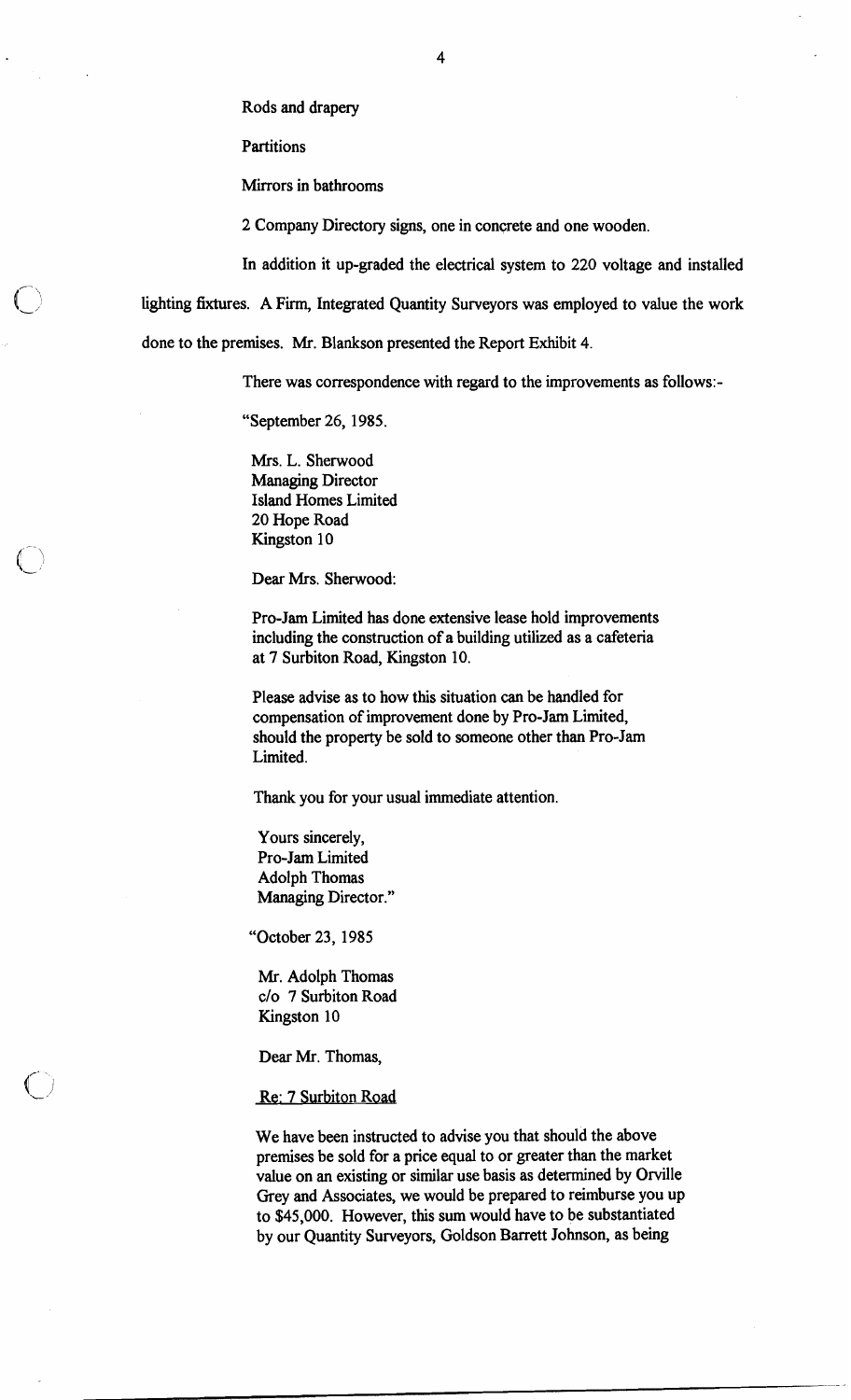permanent (immovable) leasehold improvements, at your expense.

Yours sincerely, Gibraltar Trust Limited

Egerton M. Chang Financial Controller."

The rental fell into arrears. On the 6th March 1986 the Attorneys for the

first defendant wrote as follows:

"March 6, 1986.

Playfair, Junor & Pearson Attorneys-at-Law 19, Duke Street Kingston 10

Attention: Mr. John Junor

Dear Sirs,

Re: 7, Surbiton Road, Kingston 10 Gibraltar Trust Limited to Projam Limited

"Further to our telephone conversation yesterday, was informed by my client that no permission was given to your client to carry out any construction or addition to or on the leased premises.

By letter dated 27th June, 1983 your client was informed that no sign of any form to advertise a restaurant should be displayed on the compound because the area is not zoned for that purpose. Notwithstanding this, your client proceeded to carry out construction on the premises and to operate a restaurant for the general public.

In the premises therefore, I have to advise my client that the Common rule "Whatever attaches to land, forms part of the land and belongs to the owner of the land" applies. My client is therefore, not obliged to pay any compensation for any structure which your client erects on the leased property

Kindly, therefore, advise your client to deliver up the keys for the premises forthwith.

Yours faithfully,

**E.R.** Wright-Goffe (Mrs.)"

The plaintiff obtained an Injunction which was discharged on the 27th March 1986 and the plaintiff was evicted. As a result it was unable to remove the items I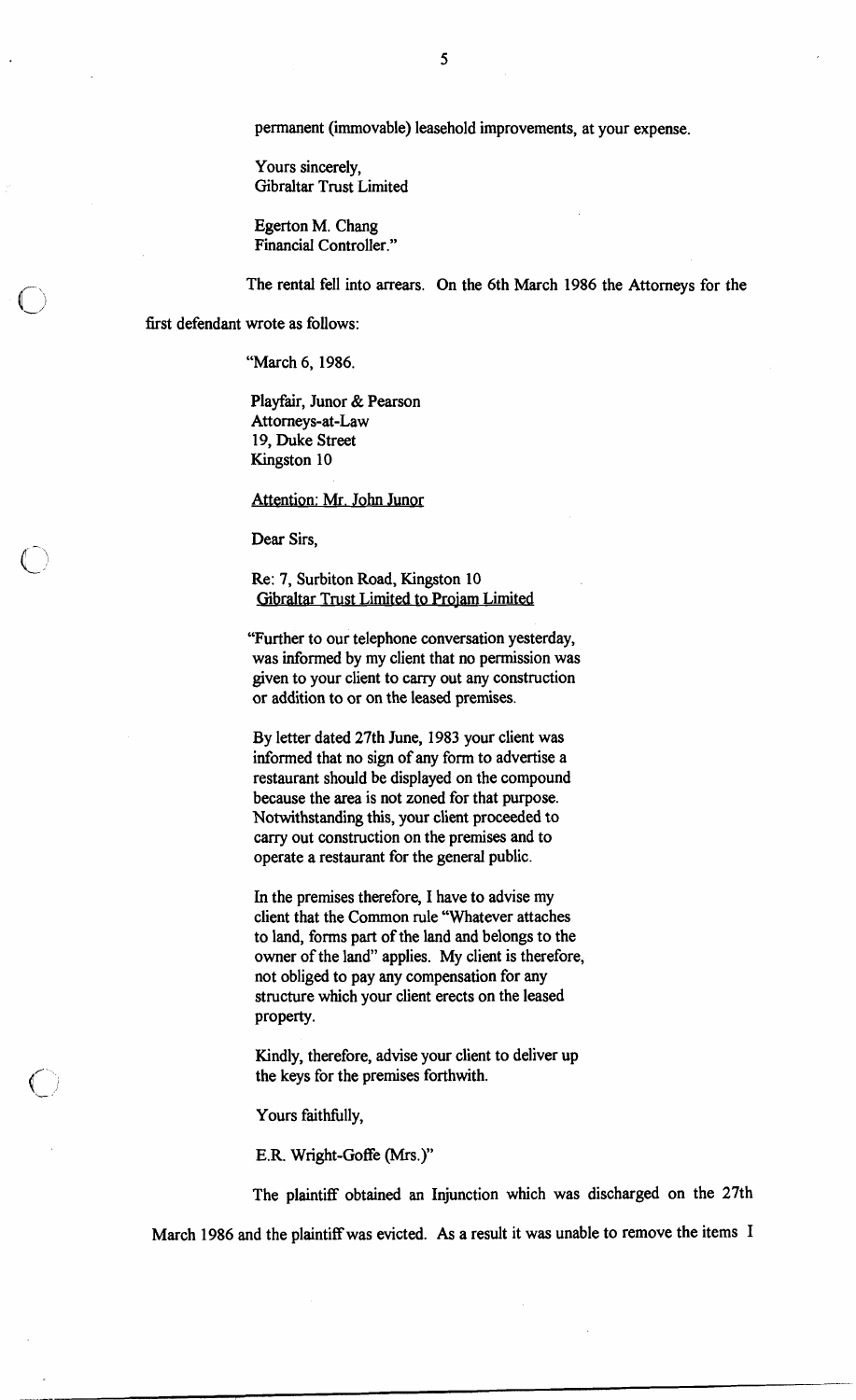had installed on the premises. Mr. Thomas stated that he could not recall having received a Notice of Determination of Lease for non-payment of rent and utilities.

By letter dated 15th May 1986 the plaintiff's Attorney requested the return of the tenants' fixtures. They were not returned.

### **THE DEFENCE**

Mrs. Lois Sherwood a Director of the first defendant company gave evidence that work was done on the premises by the plaintiff including refurbishing, partitioning and installation of air conditioning units and installation of the cafeteria. The rent and utilities fell into arrears and she instructed her Attorneys to send a Notice of Breach of Covenant to the plaintiff and she served a Notice of Determination of tenancy - Exhibit **6** on Mr. Thomas for the plaintiff company on the 3rd March **1986.** 

The first defendant then took possession of the premises, the plaintiff left and the locks were changed. When the Injunction was served the first defendant obeyed it and gave instructions for it to be discharged. After the Injunction was discharged she served the Order of the Court on Mr. Thomas, on the 27th March **1986** and eviction took place on that date. She observed that a portion of the carpet had been ripped up but had not been removed. It had been glued to the floor. The floor was cleaned at a cost of over \$3,000.00.

The office had been damaged by fire and she had repairs effected at a cost of \$8,000.00

When the plaintiff company was evicted it took all the movable objects but was ordered not to remove those which were fixed.

### **THE LEASE**

The following clauses are relevant to the installation and removal of items:-

### Clause 2 **(1 1)**

"Not without the prior written consent of the Lessor to injure cut or damage any of the walls, floors, beams, ceilings, fixtures or fittings of or in the leased premises nor make any alterations in or to the leased premises or change the location or style of any partitions or permanent fixtures or install any plumbing, piping, wiring, electrical or gas stoves or install any appliances or apparatus which will overload the existing wires or equipment in the leased premises. Any damage done to the leased premises in carrying out such or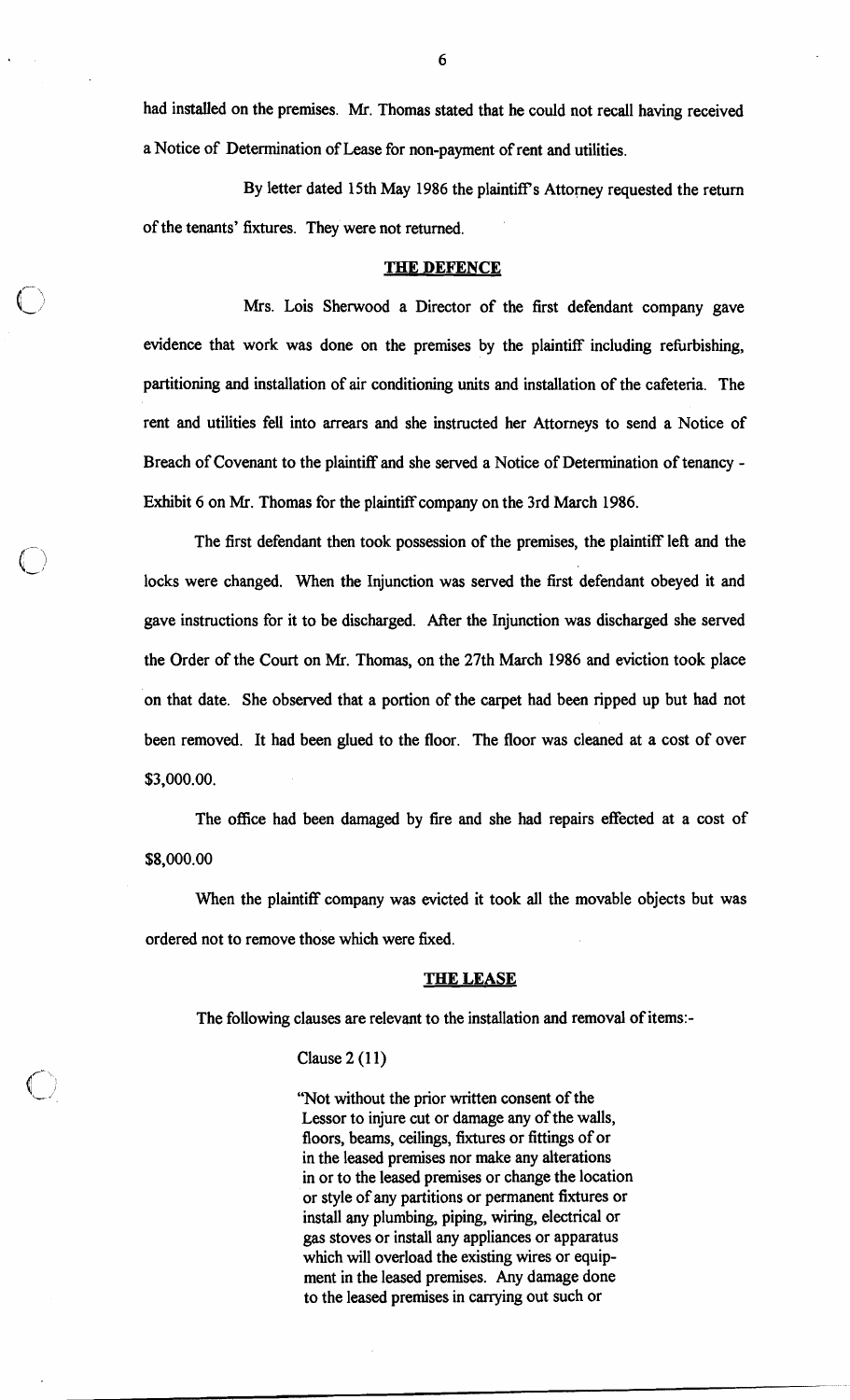any other work as may be permitted shall be made good immediately by the Lessee at the Lessee's expense.

Clause **2 (14)** 

Not, without the prior consent of the Lessor in writing, to remove fiom the leased premises any furniture, goods or chattels belonging to the Lessee except in the ordinary course of business unless all liabilities of the Lessor hereunder whether accrued or contingent are fully satisfied.

Clause 5 (6)

That prior to the determination of the term hereby created, all partitions fixtures and fittings installed by the Lessee shall be taken down and removed by the Lessee the Lessee making good all damage occasioned to the Leased premises by such taking down and removal."

Mr. Goffe submitted that by virtue of clause **2 (14)** the plaintiff was not entitled to remove "any furniture goods or chattels" after the first defendant under clause 5 **(2)** re-entered and re-took possession on the 3rd March and thereby terminated the Lease with immediate effect under clause 5 **(20)** while preserving its remedy under Clause **2 (14)** to protect itself in respect of the Plaintiffs breach of its financial obligations under Clause **2** (1) and **(2)** by preventing the plaintiff from removing some of its chattels. Clause 5 **(20)** provides for reentry and re-possession if the rents are unpaid for fourteen **(14)** days after becoming due and payable and the immediate determination of the Lease after such re-entry.

The word "lessor" in Clause **2(14)** was an obvious error. The Court can interpret the clause as if it said "all liabilities of the lessee" or alternatively can verify the document.

Tenants fixtures are in fact chattels. If they are not chattels they become Landlord's fixtures and remain after the tenant leaves.

Clause **2 (1 1)** stipulates that alterations and fixtures can only be done with the written consent of the Lessor. There was no such consent for the electrical installation and the partitioning. The conditions attached to the patio had been breached. Breaches of the Lease could not attract a claim for improvements.

The items which were attached to the buildings could not be removed without damage being done to the premises which would have had to be made good by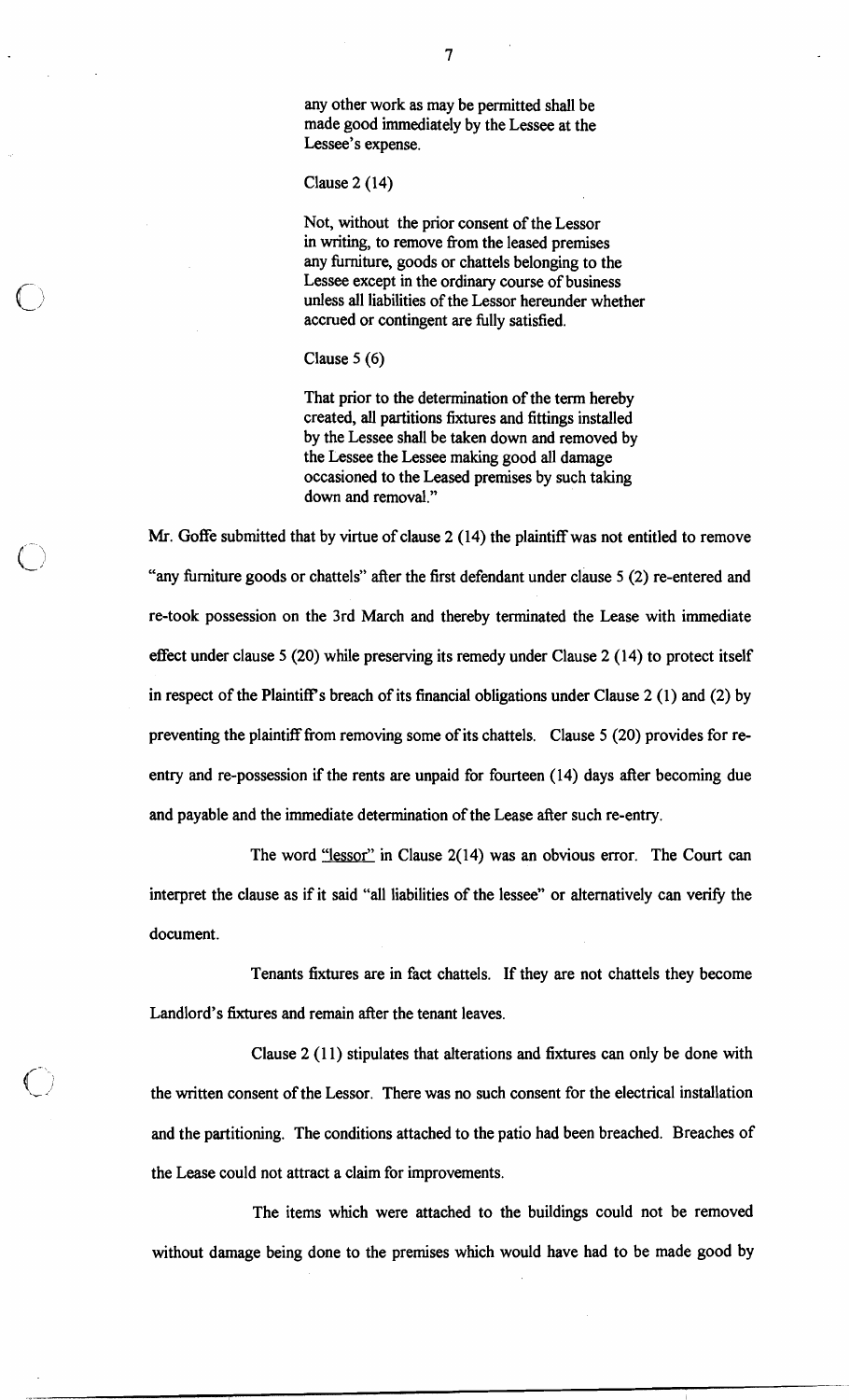the Lessee. By permitting such removal the first defendant would have had a greater need for security but nothing with which to meet it.

Lord Gifford submitted that the items namely the air conditioning units, carpeting, burglar alarm system, rods of drapery, mirror and Company sign which were left in the premises when the plaintiff was evicted, are properly described as tenants fixtures.

The justification for the detention, namely the provision in Clause  $2(14)$  is not sustainable for the following reasons:-

Clause 2 (14) was not intended to govern the right of the Lessee to remove tenants fixtures. This is dealt with in Clause 5 (6). The words used in 5 (6) are "partitions, fixtures and fittings". By contrast the words in Clause 2 (14) are "hrniture, goods and chattels". "Chattels" should be read in accordance with the eiusdem generis rule to mean chattels of a removable nature like furniture and goods.

Clause 2 (14) is designed to cover one class of items belonging to the tenant and Clause 5 (6) another class, namely fixtures. The clauses contain inconsistent requirements.

There is no ambiguity in Clause 2 (14) which would permit the Court to rectify the Agreement. There was no statutory provision for compensation for the improvements but he relied on the equitable doctrine of estoppel. If the Lessee has expended money in improvements with the consent or encouragement of the Lessor expecting the Lease to continue it would be inequitable for the Lessor to benefit from those improvements without paying reasonable compensation therefor.

#### **FINDINGS**

What are tenant's fixtures?, The learned authors of Woodfall Landlord and Tenant 1994 edition state at 13.141.

"A tenant's fixture is a chattel which is;

- (a) annexed by the tenant to the land;
- @) is so annexed either for the purposes of his trade or for mere ornament and convenience; and
- (c) physically capable of removal without causing substantial damage to the land and without losing its essential utility as a result of the removal."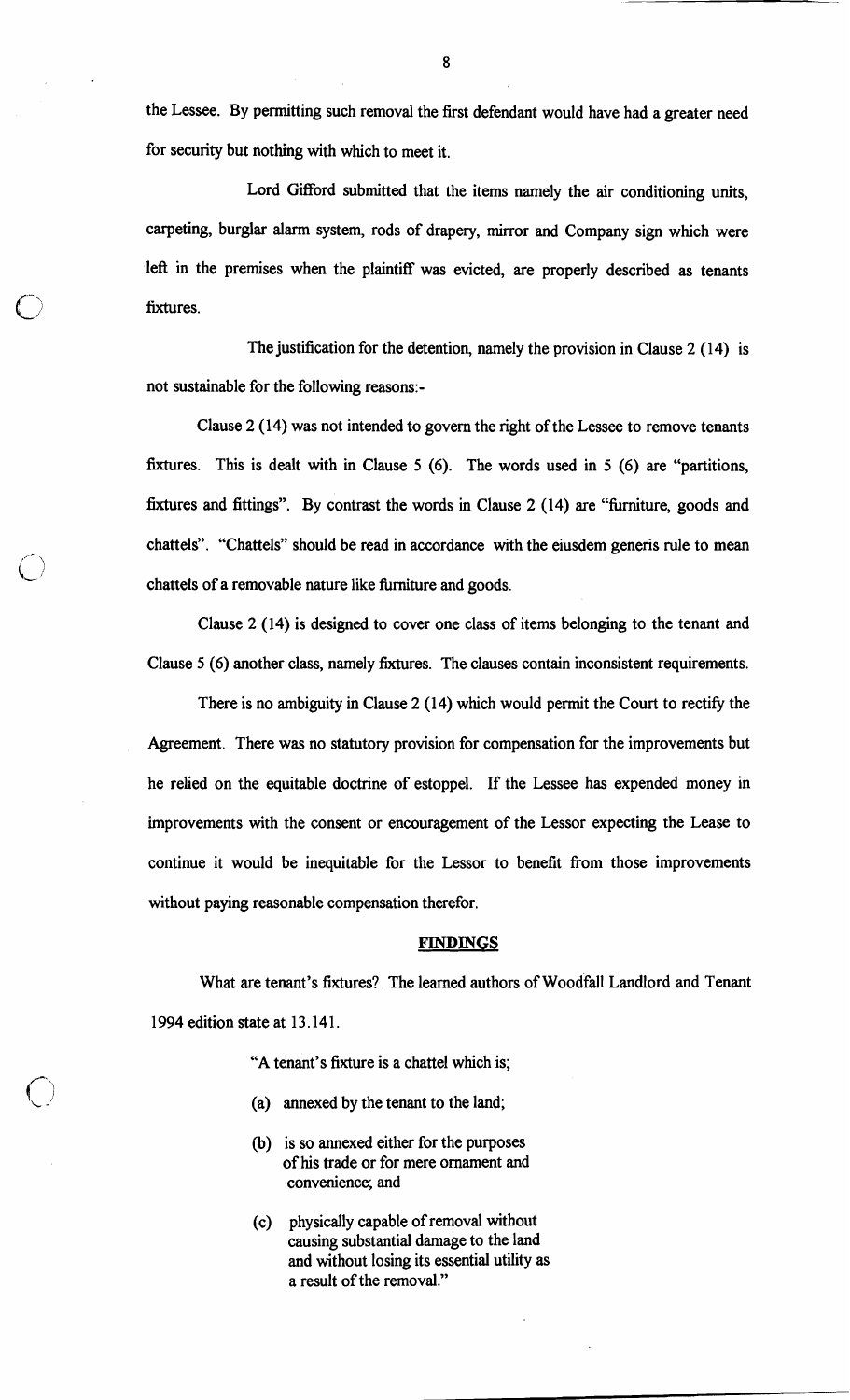I adopt this definition and hold that the following items are tenants fixtures:

10 air conditioning units

Carpeting

Burglar alarm system

**Mirrors** 

Company directory sign

On a balance of probabilities I hold that there was a burglar alarm system on the premises.

I hold that the removal of these items is governed by Clause 5(6) and not 2 (14) of the Lease. I agree with the submission of Lord Gifford that the clauses relate to different classes of items and different circumstances of removal.

The tenancy was finally determined on the 27th March 1986 when the Injunction was discharged. The plaintiff should have been given a reasonable time to remove the tenants fixtures. In **Smith** v **City Petroleum Co. Ltd. [I9401 1 All E.R 260** Stable **J.**  said at 262.

> "For example, if the landlords had determined the weekly tenancy and it had been impossible for Ridge to have removed the pumps within a week, I think that the law would have permitted him a reasonable time after the weekly tenancy had expired to remove them."

## **Re Improvements**

Clause 2 (1 1) enjoins the Lessee

"not without the prior written consent of the Lessor to ... change the location or style of any partition or install any plumbing piping **9,** wiring ....

There is no evidence that written consent was obtained but it is clear from the correspondence that no objection was made to the improvements. The question of their disposal on a sale of the premises was decided but no decision was taken in the event of the determination of the tenancy.

The first defendant unilaterally denied not to permit the plaintiff to remove them at the end of the tenancy. In the circumstances it would be inequitable for the defendant to retain the benefit of these improvements without compensating the plaintiff.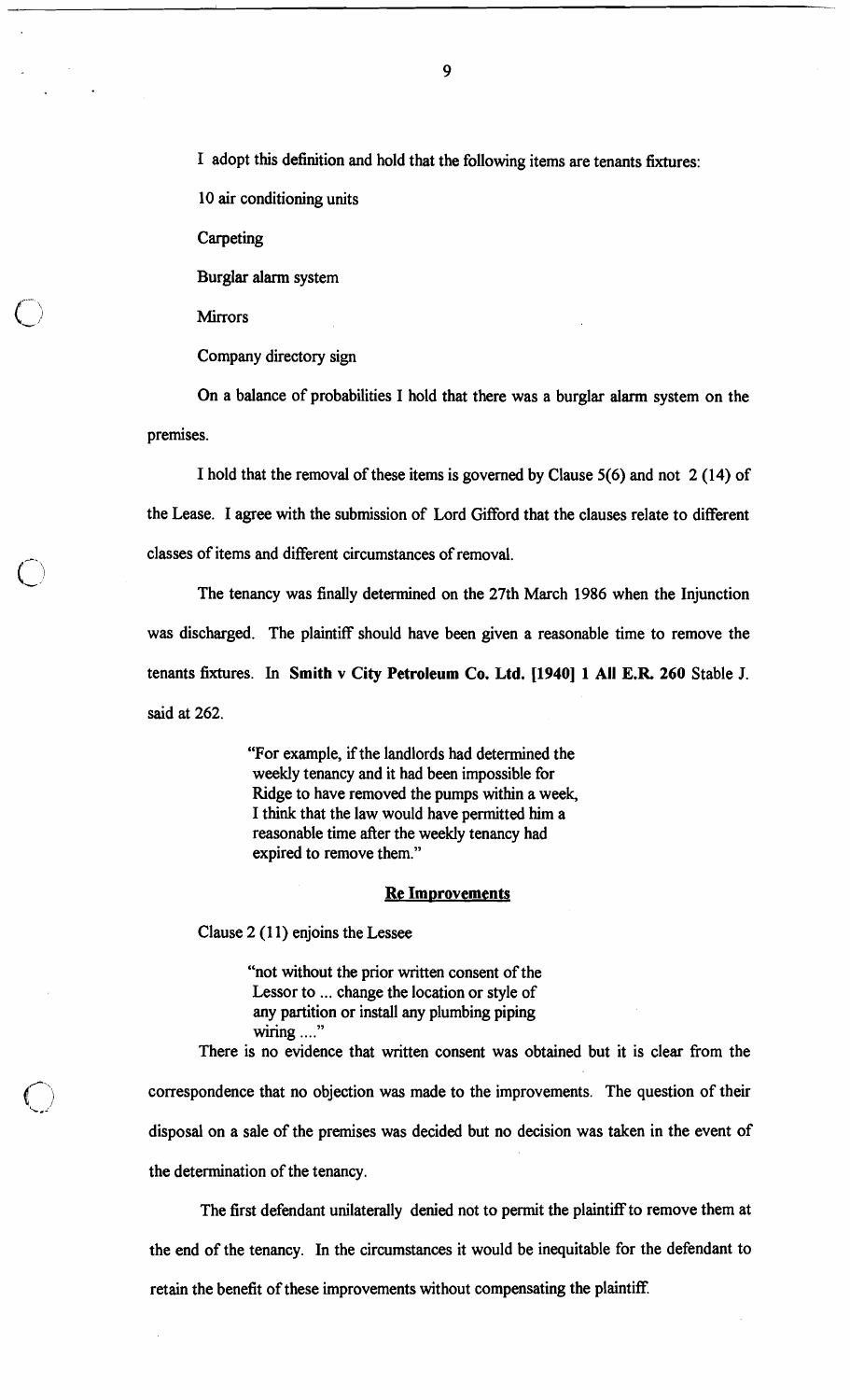In respect of the damage to the premises by fire it was agreed that the relevant Clauses were **5(3)** and **2(21).** 

Clause **5** (3) relieves the lessee from liability for damage to the premises unless such damage was not done by his act or negligence on his part or that of his servants or agents. There is no evidence that the plaintiff was not negligent.

Clause  $2(2!)$  requires the lessee at the determination of the lease to deliver up the premises in good condition.

The plaintiff is therefore liable for the damage by fire for which I award the sum of **\$8,000.00.** 

The claim for non-payment of the plaintiff's utility charges was not established.

There will therefore be judgment for the plaintiff on the Claim for **\$4 13,795.48** and Judgment for the fust defendant on the Counter Claim for \$1 **1,000.00.** Interest on the Counter Claim @ **15%** per **annuln** for eight **(8)** years. Total **\$24,200.00.** Costs of Counter Claim to first defendant to be taxed if not agreed.

Final Judgment for the plaintiff for \$389,595.48 with costs to be taxed if not agreed.

Finally let me apologize for the delay in the delivery of this Judgment.

11